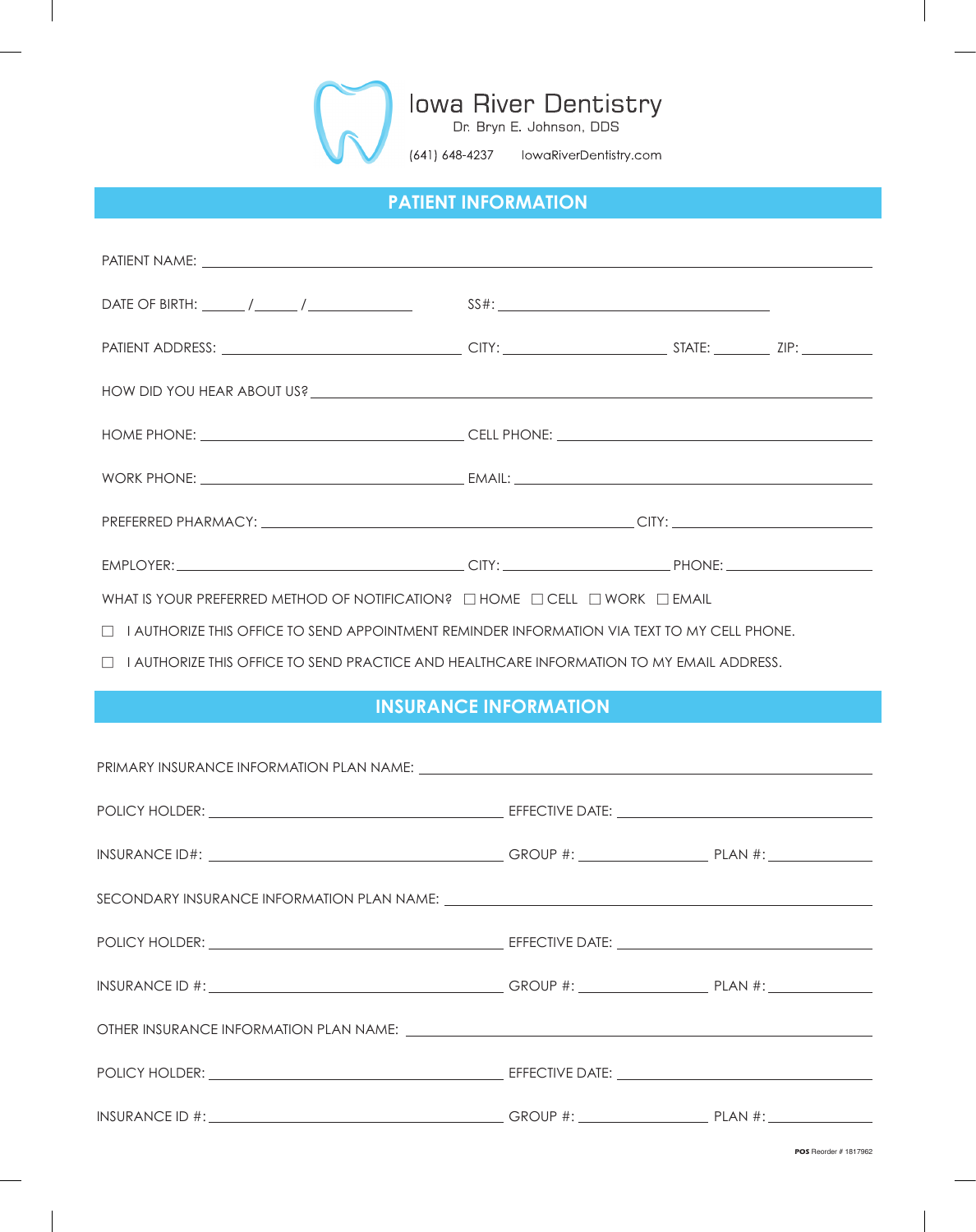

In our office, we do not want finances to prevent patients from receiving the care they need and desire. A part of your comfort and satisfaction with our office is your ability to choose the payment options best suited to your personal situation. As a courtesy to you, we will submit insurance claims on your behalf to help you receive your maximum allowable benefits. In return we ask that the patient portion be paid at the time of service.

Due to constantly changing insurance regulations, benefits and deductibles, we are only able to *approximate* your insurance balance.

For your convenience we offer the following payment options.

- 1) Cash/Check payment- 5% discount will be given for this option
- 2) Visa/MasterCard/Discover/American Express
- 3) Care Credit- An outside finance company offering interest free options and low monthly payments based on the dollar amount requested. Apply online at www.carecredit.com or visit our website for a link to Care Credit- www.iowaimplantdentistry.com.

# **REGARDING APPOINTMENTS, PAYMENTS, AND INSURANCE**

- Changes to appointments require 24 hours notice to avoid a missed appointment fee.
- We are happy to submit a claim to your insurance company on your behalf.
- Patient balances and co-payments are due the day of your visit.
- Balances not paid by insurance within 90 days are the account holder's responsibility.
- We offer a discount for cash/check payments in full on the day of your visit.
- If you receive a payment from your insurance company please contact our office as it may be payment on a claim that is due to Iowa River Dentistry for services rendered.
- *We value you as our patient and understand finances influence treatment decisions. Please don't hesitate to contact us if you would like to discuss your treatment and financial options in person.*

Signature: Date: Date: Date: Date: Date: Date: Date: Date: Date: Date: Date: Date: Date: Date: Date: Date: Date: Date: Date: Date: Date: Date: Date: Date: Date: Date: Date: Date: Date: Date: Date: Date: Date: Date: Date: D

922 Washington Avenue, Iowa Falls, IA 50126 (641) 648-4237 fax (641) 648-4239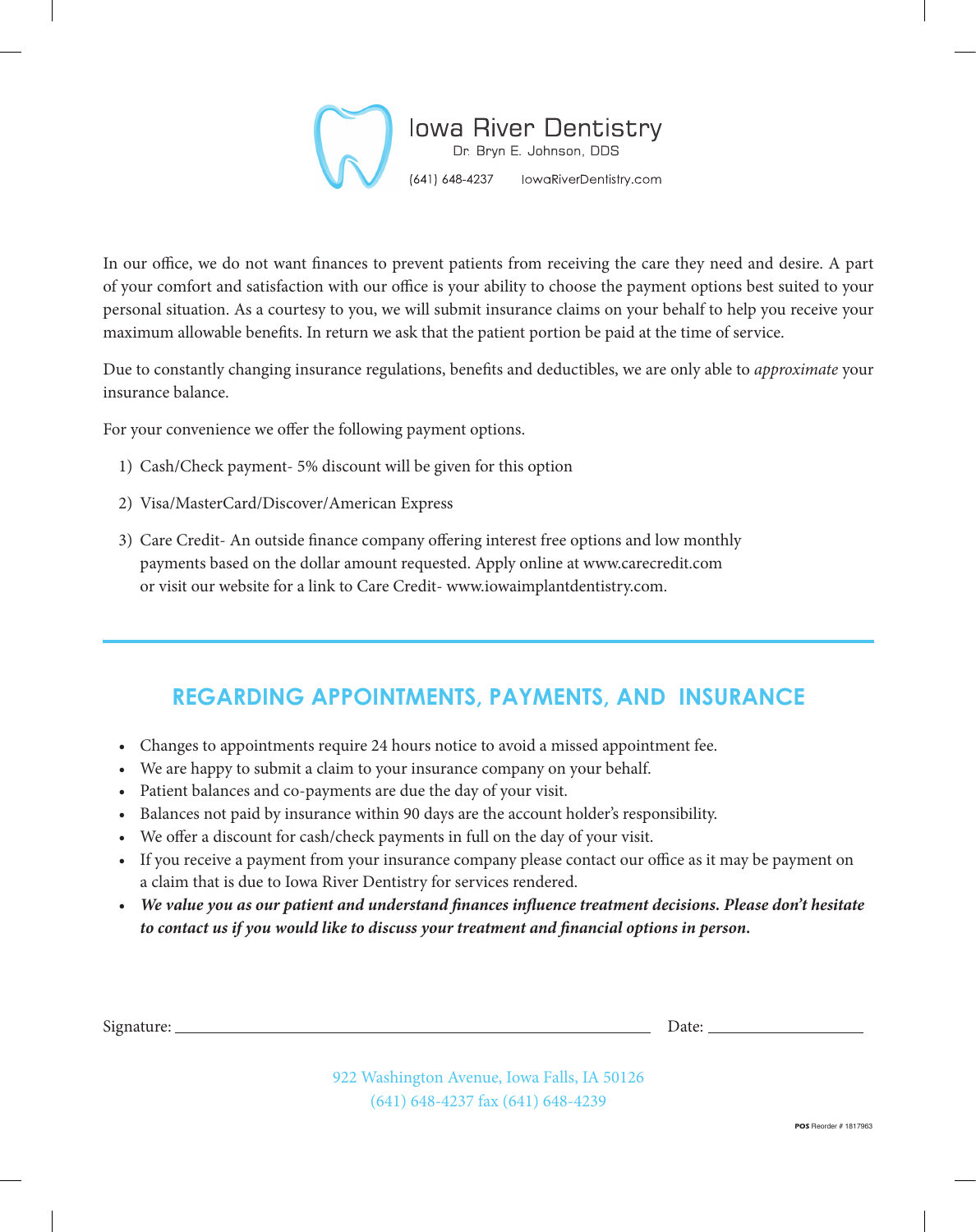## **MEDICAL HEALTH HISTORY**

| Patient Name: Website the Communication of the Communication of the Communication of the Communication of the Communication of the Communication of the Communication of the Communication of the Communication of the Communi |                      |        |        |                             |                      |                      |        | Birth Date: 1988 and 1989 and 1989 and 1989 and 1989 and 1989 and 1989 and 1989 and 1989 and 1989 and 1989 and                                                                                                                                                   |                      |        |
|--------------------------------------------------------------------------------------------------------------------------------------------------------------------------------------------------------------------------------|----------------------|--------|--------|-----------------------------|----------------------|----------------------|--------|------------------------------------------------------------------------------------------------------------------------------------------------------------------------------------------------------------------------------------------------------------------|----------------------|--------|
| Who is your primary physician?                                                                                                                                                                                                 |                      |        |        |                             |                      |                      |        |                                                                                                                                                                                                                                                                  |                      |        |
| How long has it been since your last visit with your physician?                                                                                                                                                                |                      |        |        |                             |                      |                      |        |                                                                                                                                                                                                                                                                  |                      |        |
| Have you ever been hospitalized or had a major operation?                                                                                                                                                                      |                      |        |        |                             | $\Box$ Yes $\Box$ No |                      |        |                                                                                                                                                                                                                                                                  |                      |        |
| Have you ever had a serious head or neck injury?                                                                                                                                                                               |                      |        |        |                             | $\Box$ Yes $\Box$ No |                      |        | If yes: $\sqrt{ }$                                                                                                                                                                                                                                               |                      |        |
| Are you taking any medications?                                                                                                                                                                                                |                      |        |        |                             | $\Box$ Yes $\Box$ No |                      |        |                                                                                                                                                                                                                                                                  |                      |        |
|                                                                                                                                                                                                                                |                      |        |        |                             |                      |                      |        |                                                                                                                                                                                                                                                                  |                      |        |
| Do you take an antibiotic pre-medication before dental treatment?                                                                                                                                                              |                      |        |        |                             | $\Box$ Yes $\Box$ No |                      |        |                                                                                                                                                                                                                                                                  |                      |        |
| Have you ever taken Fosamax, Boniva,                                                                                                                                                                                           |                      |        |        |                             |                      |                      |        |                                                                                                                                                                                                                                                                  |                      |        |
| Actonel or any other medications containing bisphosphonates?                                                                                                                                                                   |                      |        |        |                             | $\Box$ Yes $\Box$ No |                      |        |                                                                                                                                                                                                                                                                  |                      |        |
| Are you on a special diet?                                                                                                                                                                                                     |                      |        |        |                             | $\Box$ Yes $\Box$ No |                      |        | If yes: $\frac{1}{2}$ is the set of $\frac{1}{2}$ is the set of $\frac{1}{2}$ is the set of $\frac{1}{2}$ is the set of $\frac{1}{2}$ is the set of $\frac{1}{2}$ is the set of $\frac{1}{2}$ is the set of $\frac{1}{2}$ is the set of $\frac{1}{2}$ is the set |                      |        |
| Do you use tobacco?                                                                                                                                                                                                            |                      |        |        |                             | $\Box$ Yes $\Box$ No |                      |        |                                                                                                                                                                                                                                                                  |                      |        |
| Do you use alcohol?                                                                                                                                                                                                            |                      |        |        |                             | $\Box$ Yes $\Box$ No |                      |        |                                                                                                                                                                                                                                                                  |                      |        |
| Are you pregnant or trying to get pregnant?                                                                                                                                                                                    |                      |        |        |                             | $\Box$ Yes $\Box$ No |                      |        |                                                                                                                                                                                                                                                                  |                      |        |
| Are you nursing?                                                                                                                                                                                                               |                      |        |        |                             | $\Box$ Yes $\Box$ No |                      |        |                                                                                                                                                                                                                                                                  |                      |        |
| Are you taking oral contraceptives?                                                                                                                                                                                            |                      |        |        |                             | $\Box$ Yes $\Box$ No |                      |        |                                                                                                                                                                                                                                                                  |                      |        |
| Do you have any behavioral disorders or mental health diagnoses? $\Box$ Yes $\Box$ No                                                                                                                                          |                      |        |        |                             |                      |                      |        |                                                                                                                                                                                                                                                                  |                      |        |
| Are you allergic to any of the following?                                                                                                                                                                                      |                      |        |        |                             |                      |                      |        |                                                                                                                                                                                                                                                                  |                      |        |
| Aspirin                                                                                                                                                                                                                        | $\Box$ Yes $\Box$ No |        |        | Penicillin                  |                      | $\Box$ Yes $\Box$ No |        | Latex                                                                                                                                                                                                                                                            | $\Box$ Yes $\Box$ No |        |
| Codeine                                                                                                                                                                                                                        | $\Box$ Yes $\Box$ No |        |        | Metal                       |                      | $\Box$ Yes $\Box$ No |        | Local Anesthetics                                                                                                                                                                                                                                                | $\Box$ Yes $\Box$ No |        |
| Other                                                                                                                                                                                                                          |                      |        |        |                             |                      |                      |        |                                                                                                                                                                                                                                                                  |                      |        |
| Do you have, or have you had, any of the following?                                                                                                                                                                            |                      |        |        |                             |                      |                      |        |                                                                                                                                                                                                                                                                  |                      |        |
|                                                                                                                                                                                                                                |                      | Yes    | No     |                             |                      | Yes                  | No     |                                                                                                                                                                                                                                                                  |                      | Yes No |
| Chest pain                                                                                                                                                                                                                     |                      | ⊔      | $\Box$ | <b>Blood transfusions</b>   |                      | ப                    | $\Box$ | <b>Radiation treatments</b>                                                                                                                                                                                                                                      | ப                    | ⊔      |
| Shortness breath                                                                                                                                                                                                               |                      | ⊔      | □      | Blood thinner/anticoagulant |                      | ⊔                    | $\Box$ | Kidney/bladder problems                                                                                                                                                                                                                                          | ⊔                    | $\Box$ |
| <b>Heart attack</b>                                                                                                                                                                                                            |                      | $\Box$ | $\Box$ | <b>Diabetes</b>             |                      | $\Box$               | $\Box$ | Stomach/intestinal disease                                                                                                                                                                                                                                       | □                    | $\Box$ |
| High blood pressure                                                                                                                                                                                                            |                      | □      | $\Box$ | Hypoglycemia                |                      | П                    | П      | <b>Ulcers</b>                                                                                                                                                                                                                                                    | $\Box$               | $\Box$ |
| Low blood pressure                                                                                                                                                                                                             |                      | $\Box$ | $\Box$ | Thyroid problems            |                      | П                    | $\Box$ | Weight gain/loss                                                                                                                                                                                                                                                 | П                    | $\Box$ |
| Heart valve problems                                                                                                                                                                                                           |                      | ш      | $\Box$ | Arthritis                   |                      | $\Box$               | □      | Hepatitis, jaundice, liver trouble                                                                                                                                                                                                                               | $\Box$               |        |
| Taking heart medications                                                                                                                                                                                                       |                      | $\Box$ | $\Box$ | Osteoporosis                |                      | □                    | $\Box$ | Herpes or other STD                                                                                                                                                                                                                                              | $\Box$               | $\Box$ |
| Pacemaker                                                                                                                                                                                                                      |                      | $\Box$ | ⊔      | Back/neck pain              |                      | $\Box$               | $\Box$ | HIV positive/AIDS                                                                                                                                                                                                                                                | ⊔                    | $\Box$ |
| <b>Stroke</b>                                                                                                                                                                                                                  |                      | $\Box$ | $\Box$ | Joint replacement           |                      | □                    | $\Box$ | Alcohol or drug addiction                                                                                                                                                                                                                                        | $\Box$               | $\Box$ |
| Dry mouth                                                                                                                                                                                                                      |                      |        | $\Box$ | Autism                      |                      | □                    | $\Box$ | Glaucoma                                                                                                                                                                                                                                                         | $\Box$               | $\Box$ |
| Sjogren's disease                                                                                                                                                                                                              |                      | П      | $\Box$ | Attention deficit disorders |                      | $\Box$               | $\Box$ | Tuberculosis, respiratory disease                                                                                                                                                                                                                                | $\Box$               | $\Box$ |
| Seizure disorders                                                                                                                                                                                                              |                      | $\Box$ | $\Box$ | Frequent/severe headaches   |                      | $\Box$               | $\Box$ | Emphysema                                                                                                                                                                                                                                                        | $\Box$               | $\Box$ |
| Fainting spells                                                                                                                                                                                                                |                      | $\Box$ | $\Box$ | Sleep apnea                 |                      | □                    | $\Box$ | Lung disease                                                                                                                                                                                                                                                     | $\Box$               | $\Box$ |
| <b>Bruise easily</b>                                                                                                                                                                                                           |                      | $\Box$ | $\Box$ | <b>CPAP</b>                 |                      | $\Box$               | $\Box$ | Asthma                                                                                                                                                                                                                                                           | ப                    | $\Box$ |
| Abnormal bleeding                                                                                                                                                                                                              |                      | $\Box$ | $\Box$ | Snoring                     |                      | $\Box$               | $\Box$ | Seasonal allergies                                                                                                                                                                                                                                               | $\Box$               | $\Box$ |
| Blood disease (anemia)                                                                                                                                                                                                         |                      | $\Box$ | $\Box$ | Cancer/tumor                |                      | $\Box$               | $\Box$ | Sinus problems                                                                                                                                                                                                                                                   | $\Box$               | $\Box$ |
| Leukemia                                                                                                                                                                                                                       |                      | П      | $\Box$ | Chemotherapy                |                      | П                    | $\Box$ | <b>Tonsillitis</b>                                                                                                                                                                                                                                               | П                    | $\Box$ |
|                                                                                                                                                                                                                                |                      |        |        |                             |                      |                      |        |                                                                                                                                                                                                                                                                  |                      |        |
|                                                                                                                                                                                                                                |                      |        |        |                             |                      |                      |        |                                                                                                                                                                                                                                                                  |                      |        |
|                                                                                                                                                                                                                                |                      |        |        |                             |                      |                      |        |                                                                                                                                                                                                                                                                  |                      |        |

To the best of my knowledge, the questions on this form have been accurately answered. I understand that providing incorrect information can be dangerous to my (or patient's) health. It is my responsibility to inform the dental office of any changes in medical status.

Signature of Patient, Parent or Guardian: